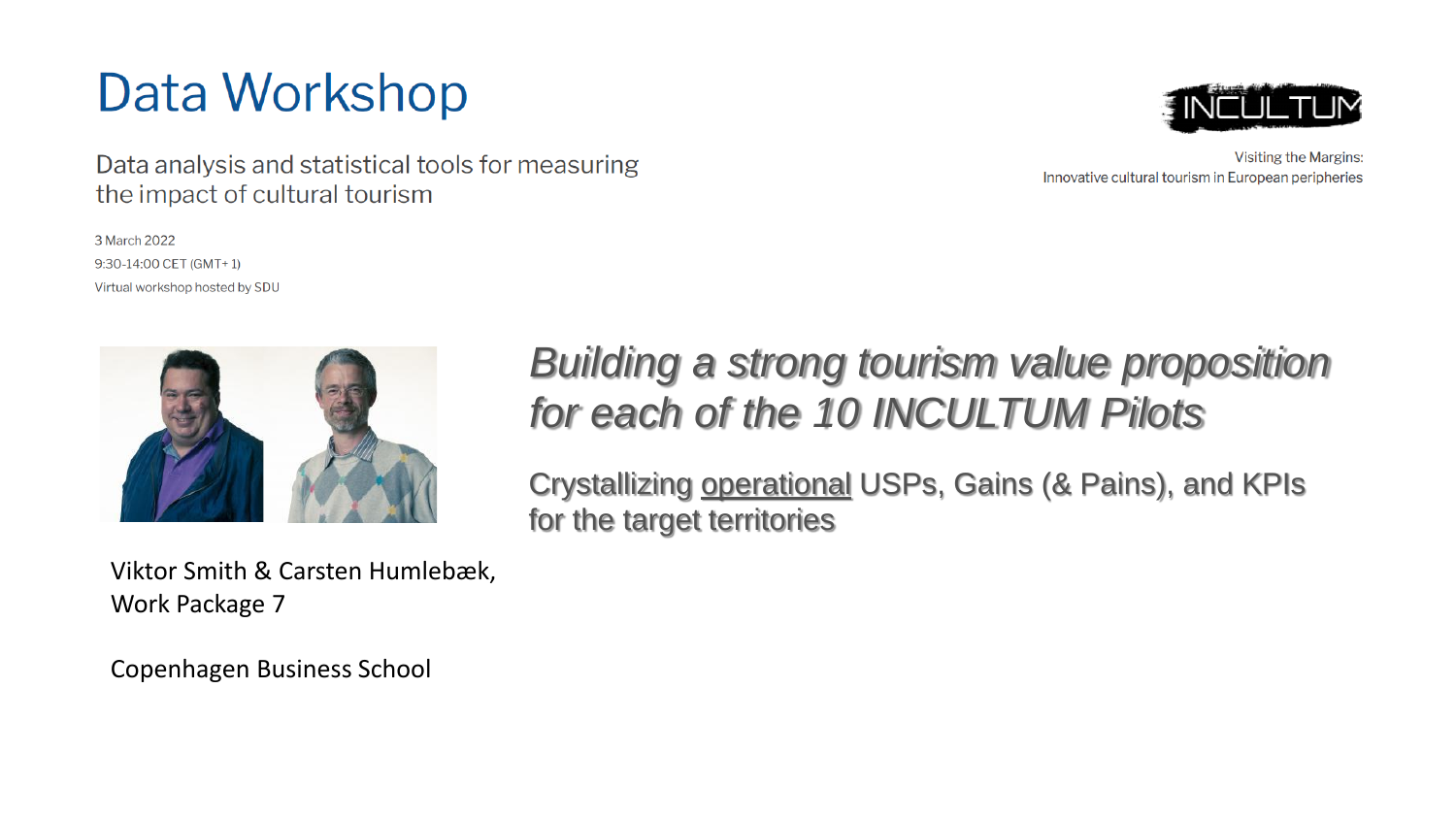#### We have a positive challenge:

Each of the 10 Pilots offers a rich, versatile, and (therefore) highly diverse potential for promoting cultural tourism in the target areas  $\approx$  A Blue Ocean of opportunities

So the challenge is: How can INCULTUM help pursuing some of these opportunities so that a positive outcome can be reached, at least in part, during the project period?

*Narrowing down the scope to a manageable set of USPs, expected Gains (& Pains), and KPIs might help!*

Illustration: https://commons.wikimedia.org/wiki/File:Blue\_ocean\_surface\_(Unsplash).jpg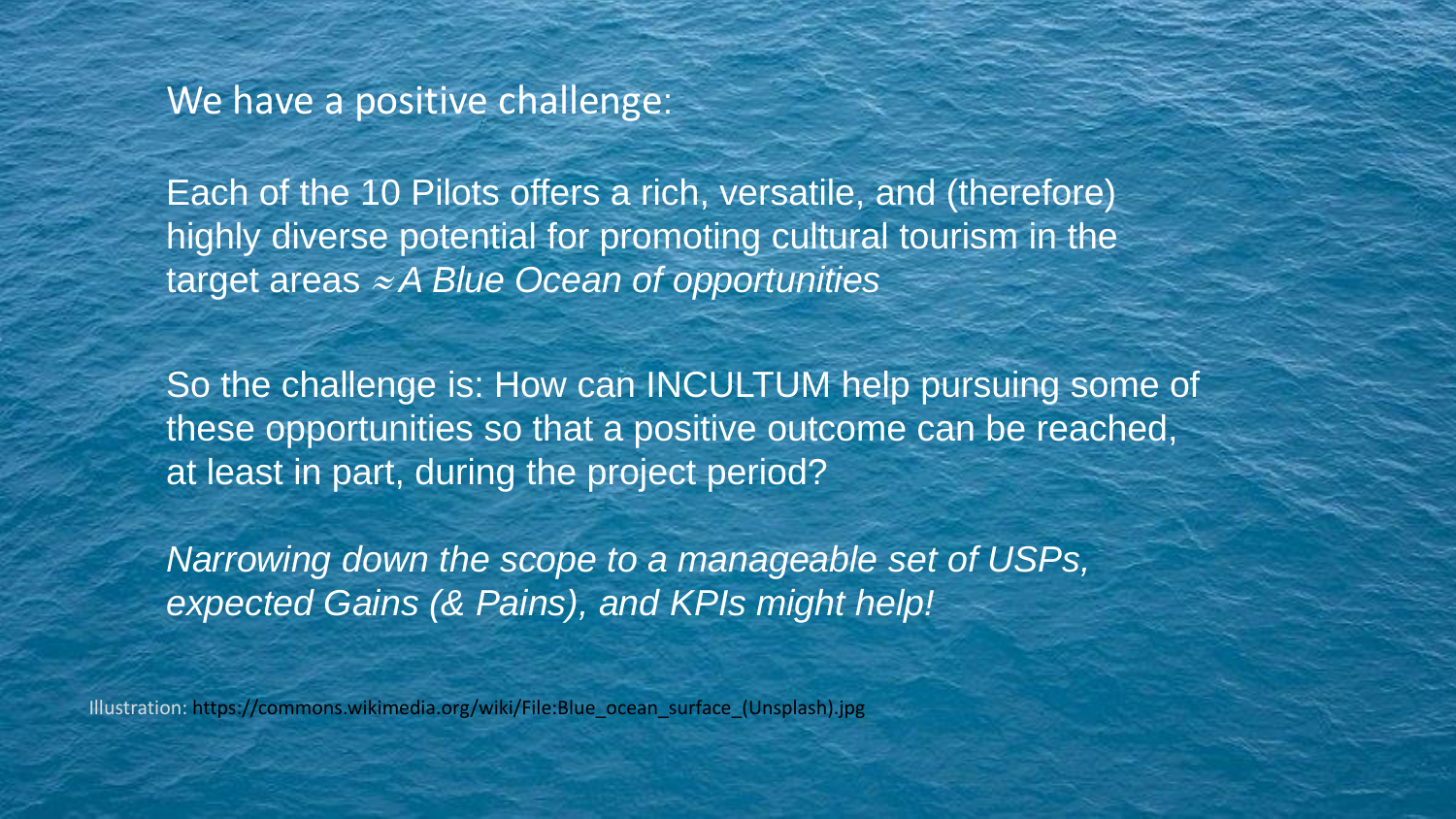# USPs: Unique Selling Proposition(s)



Source and further reading: [https://www.pinterest.co.uk/pin/646196246515786559](https://www.pinterest.co.uk/pin/646196246515786559/)/

#### **Points to consider:**

- Could 1-3 points be singled out that make your destination(s) truly unique? …*a place, a story, an activity, a piece of heritage… or a combination of such*
- Which segments of tourists would they appeal to?
- Could these attractions be further developed and refined? What would that require?
- How could they be further named, framed, and promoted?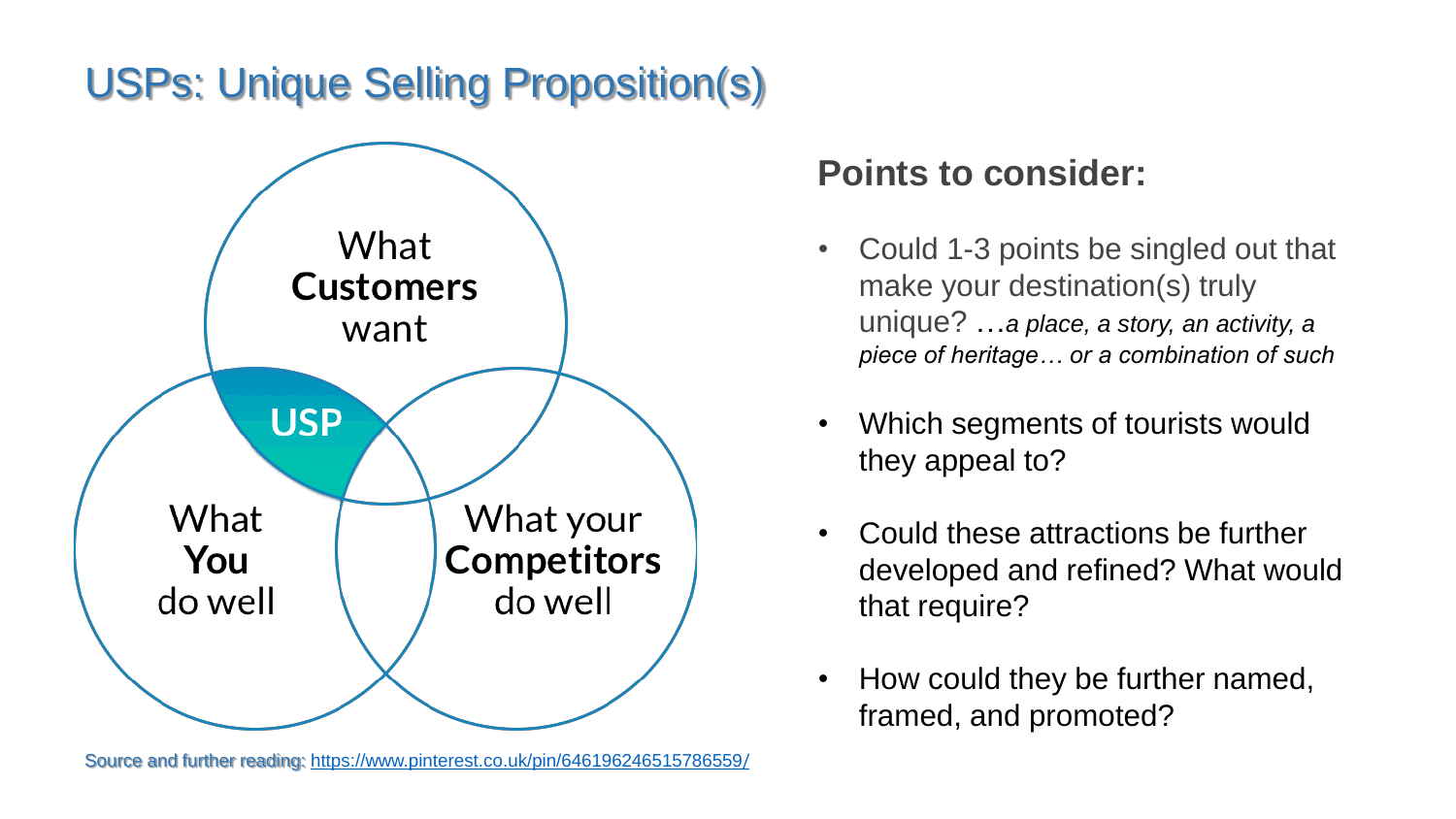### Gains (& Potential Pains):



#### **Points to consider:**

- Could 1-3 obvious gains for the local community (or parts of it) from increased tourism with a focus on the selected USPs be singled out?
- Could any such benefits be reached, at least in part, within the project period? What would that require?
- Can any adverse effects for (parts of) the community be anticipated? What are the 1-3 most obvious potential "pains"?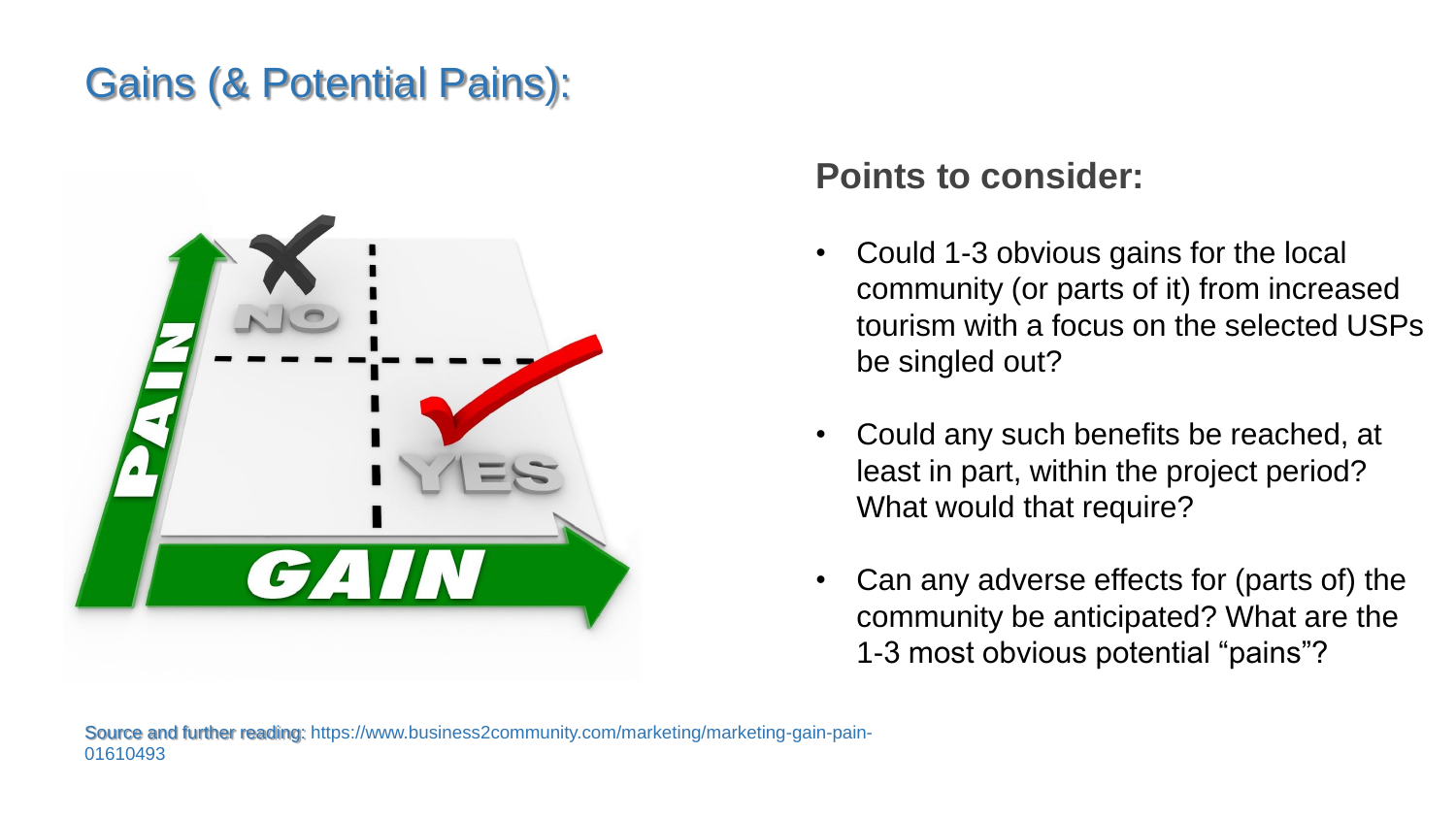# KPIs: Key Performance Indicators



#### **Points to consider:**

Which sorts of indicators would be suitable for assessing to what degree the INCULTUM effort has in fact contributed to:

- Promoting and developing the selected target USPs?
- Achieving (some of) the anticipated gains for the local communities?